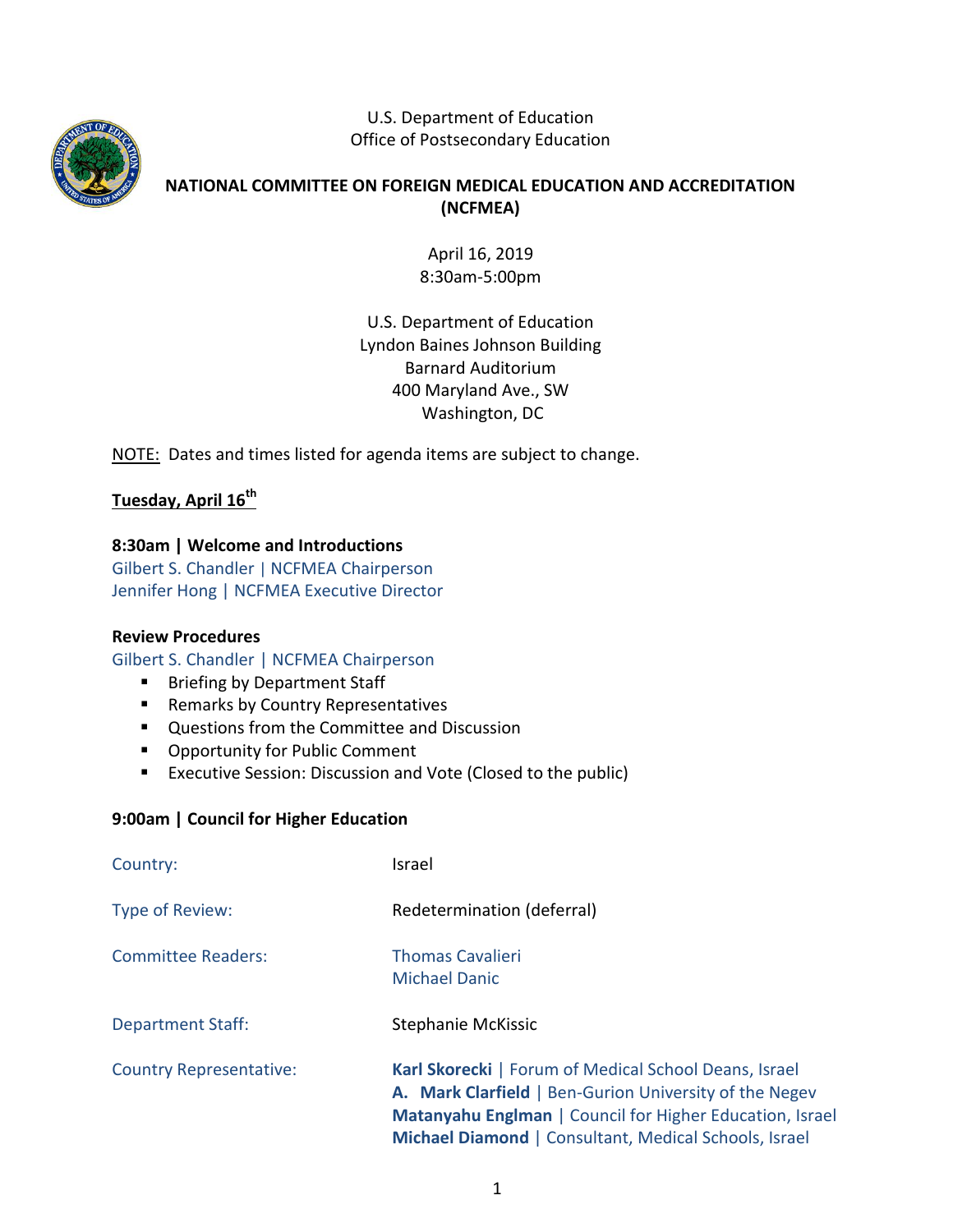## **10:15am | Accreditation Commission on Colleges of Medicine (ACCM)**

| Country:                       | St. Kitts and Nevis                                                                     |
|--------------------------------|-----------------------------------------------------------------------------------------|
| Type of Review:                | Redetermination                                                                         |
| <b>Committee Readers:</b>      | Lynn Eckhert<br><b>Natalie Payne</b>                                                    |
| <b>Department Staff:</b>       | Charity Helton                                                                          |
| <b>Country Representative:</b> | <b>Anthony Peacock   ACCM Commissioner</b><br><b>Ellis McGovern   ACCM Commissioner</b> |

#### **11:30am | Ministry of Higher Education, Science and Technology**

| Country:                       | Dominican Republic                                                                                                                                                                                                                                                                                                 |
|--------------------------------|--------------------------------------------------------------------------------------------------------------------------------------------------------------------------------------------------------------------------------------------------------------------------------------------------------------------|
| Type of Review:                | Redetermination                                                                                                                                                                                                                                                                                                    |
| <b>Committee Readers:</b>      | Alice Coombs<br>Kun Z. Kim                                                                                                                                                                                                                                                                                         |
| <b>Department Staff:</b>       | Nicole Harris                                                                                                                                                                                                                                                                                                      |
| <b>Country Representative:</b> | <b>Saturnino de los Santos Solis   Vice Minister of Evaluation and</b><br>Accreditation of Higher Education, Ministry of Higher Education,<br><b>Science and Technology</b><br>Lourdes Concepcion Ramirez   Head Department of<br>Quinquennial Evaluation, Ministry of Higher Education, Science<br>and Technology |

#### **12:30 | LUNCH**

# **1:30pm | Caribbean [Accreditation](http://caam-hp.org/) Authority for Education in Medicine and Other Health [Professions](http://caam-hp.org/) (CAAM-HP)**

Country: Barbados

Type of Review: Update Report